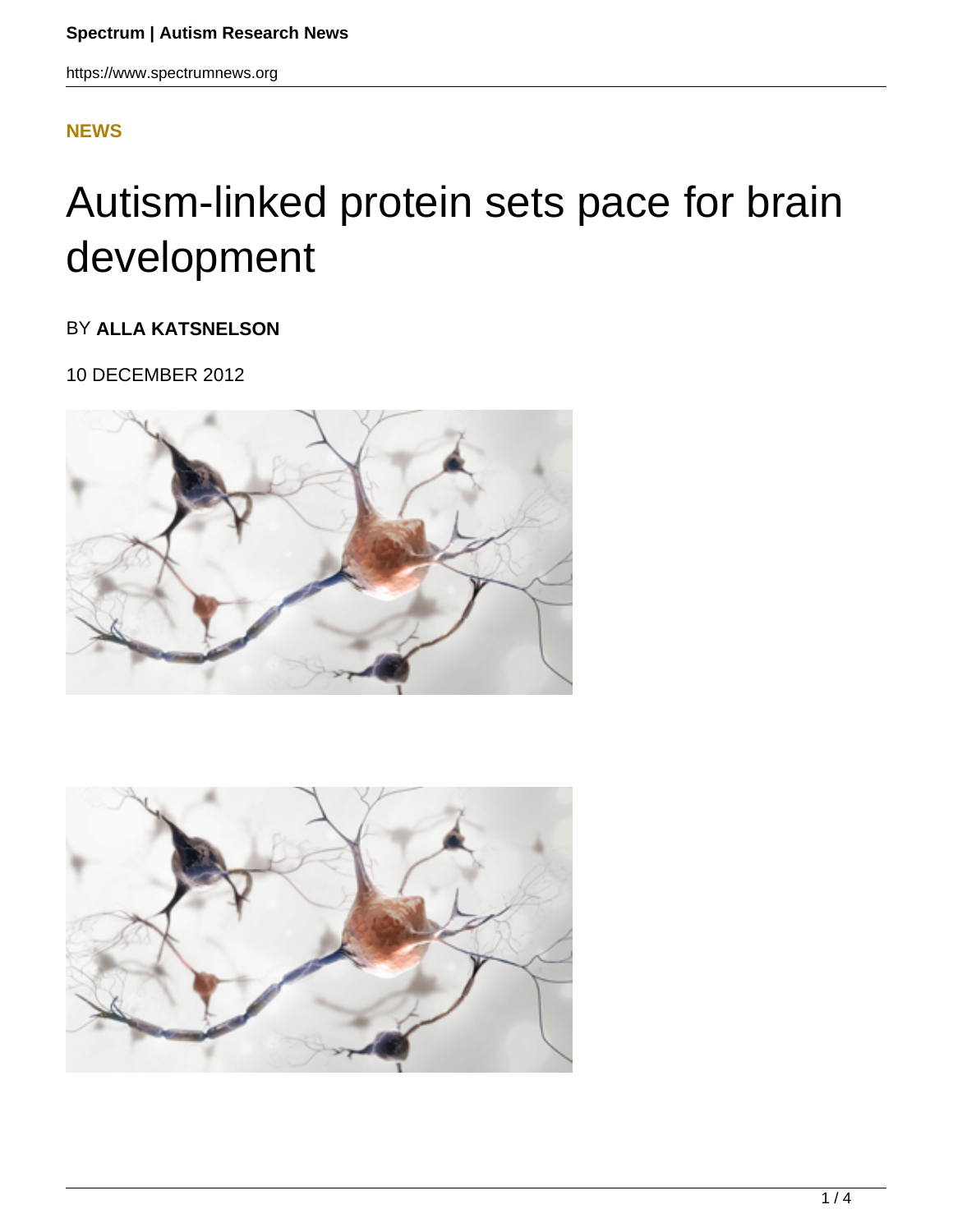https://www.spectrumnews.org

Speedy development: Parts of neurons in young mice with SYNGAP1 mutations become adult-like too early.

Mutations in **SYNGAP1**,which are associated with severe intellectual disability and an increased risk of autism, do damage by speeding up the rate at which neuronal connections mature, according to a mouse study published 9 November in Cell<sup>1</sup>.

SYNGAP1 regulates the strength of connections that transmit excitatory signals in the brain. The gene is expressed only in **dendritic spines**, the small protrusions that make connections with other neurons.

So far, mutations that disable one copy of the gene have been identified in 15 children, all of whom have intellectual disability and a subset of whom also have autism. These mutations may account for as much as three percent of cases of intellectual disability with no other known causes<sup>2, 3</sup>.

Still, little was known about exactly how SYNGAP1 affects behavior and cognition and what role it plays in development, says lead investigator **Gavin Rumbaugh**, a neuroscientist at the Scripps Research Institute in Jupiter, Florida.

In the new study, the researchers analyzed 2-week-old mice with only one functioning copy of theSYNGAP1gene. These animals have larger dendritic spines as well as stronger connections between neurons of the hippocampus, a region centrally involved in learning and memory, than controls do. The animals also begin to show deficits in memory and behavior at that age.

"What we found was not that dendritic spine function was abnormal per se, but that it became adultlike too early," Rumbaugh says. "Our genetics has dictated a pace of development that happens fairly slowly, and SYNGAP1, apparently, is one gene that regulates that pace."

## **Critical period:**

Rumbaugh's lab has previously shown that adult mice with a disabling mutation have extensive cognitive and behavioral problems, particularly in working memory**<sup>4</sup>** . To explore when in development these deficits emerge, the researchers created two mouse models in which the mutation can be turned on or off.

In one set of mice, Rumbaugh and his colleagues set this system to keep the mutation turned off until the animals were 2 weeks old. These mice showed no problems, either physiological or behavioral, in adulthood, suggesting that the protein plays a limited role after 2 weeks of age.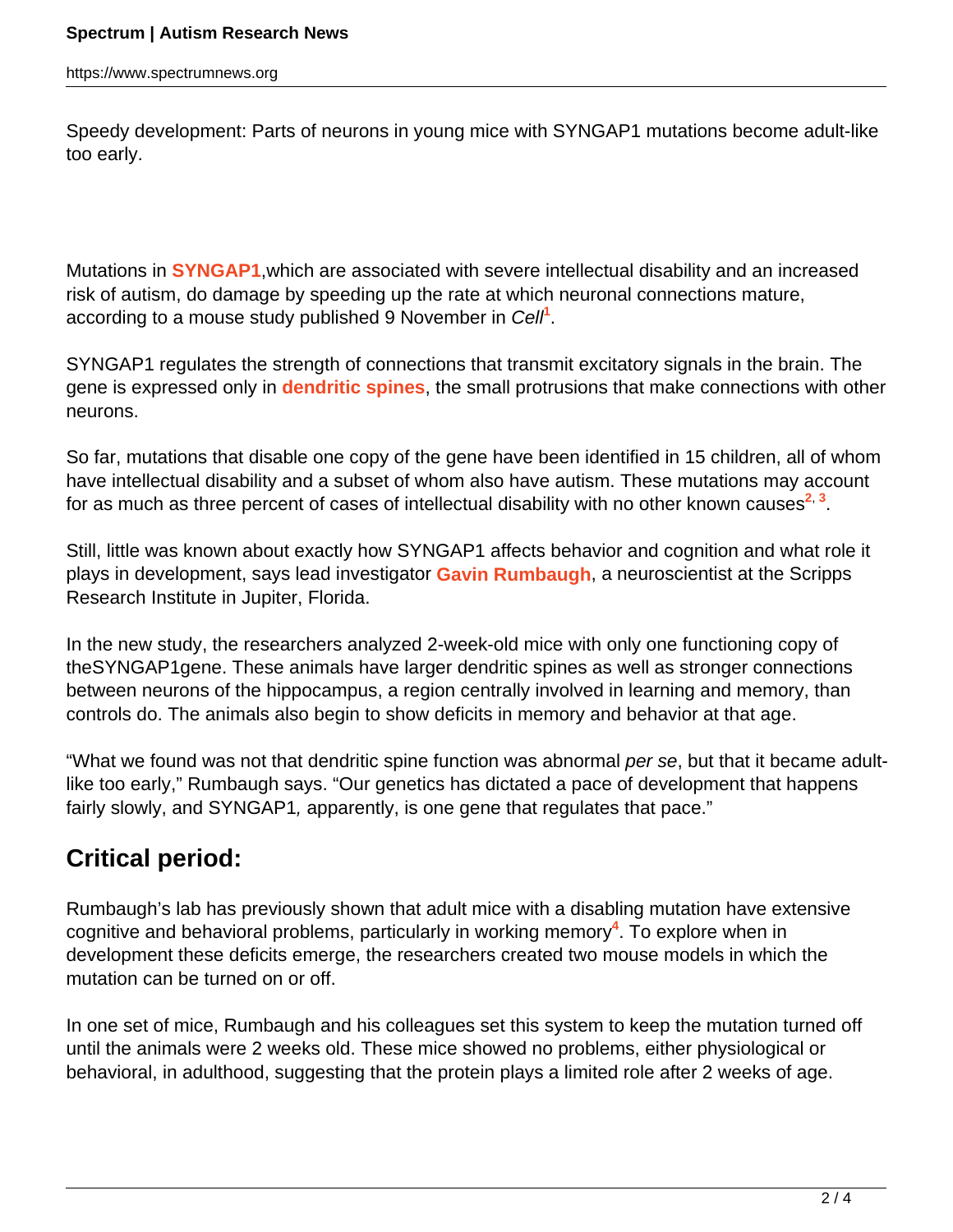In the other set of mice, the scientists left the mutation intact from conception, and then used a similar approach to turn the mutation off in adulthood. But normalizing the gene's activity at this late age does not improve the animals' cognitive and behavioral deficits, the researchers found.

"That was pretty strong evidence that what we are looking at is a truly developmental problem," says Rumbaugh.

Those findings are in contrast with several studies published in the past few years suggesting that some genetic disorders with an autism component, such as Rett syndrome and **fragile X syndrome**, can **be treated** or even reversed with **drug treatment in adulthood**.

"There is a critical period during which you can rescue SYNGAP1, but if you're intervening after the closure of this critical period, then it's too late," says Jacques Michaud, associate professor of pediatrics at the University of Montreal, who was not involved in the study. "It's a very important message, but it's a bit disappointing."

However, Rumbaugh says the short critical period may offer a therapeutic upside.

Early intervention may prevent the intellectual disability SYNGAP1 mutations cause, and lifelong treatment may be unnecessary, he says. If SYNGAP1mutations can be identified before birth, strategies such as gene therapy or compounds that boost gene expression could be designed to counteract their effect, he adds.

Rumbaugh's group is trying to pinpoint at what age the SYNGAP1 mutation must be rescued to prevent cognitive symptoms, and then translate that to human age. "That will define the therapeutic window for people with this type of disability," he says.

It would also be interesting to examine whether SYNGAP1's role in development is similar to that of other autism-linked genes, such as **SHANK3** and **NLGN3**, says **Peter Penzes**, associate professor of physiology at Northwestern University's Feinberg School of Medicine in Chicago.

Rumbaugh's ongoing work suggests that mice with a SYNGAP1 mutation have disrupted circuits throughout the brain. "We think that can be connected to the severity of the intellectual impairment in mice, and by extension, in people," he says. Imaging studies in autism, however, generally suggest more regional disruption.

Although intellectual disability and autism often co-occur, it's important not to lump them together, he says. A better understanding of the genetic and biological underpinnings of the two disorders may help highlight the differences between them.

"This paper is one of the first serious biological studies in the field [of intellectual disability]," says Penzes. One of its strengths is that it integrates molecular, cellular, electrophysiological and